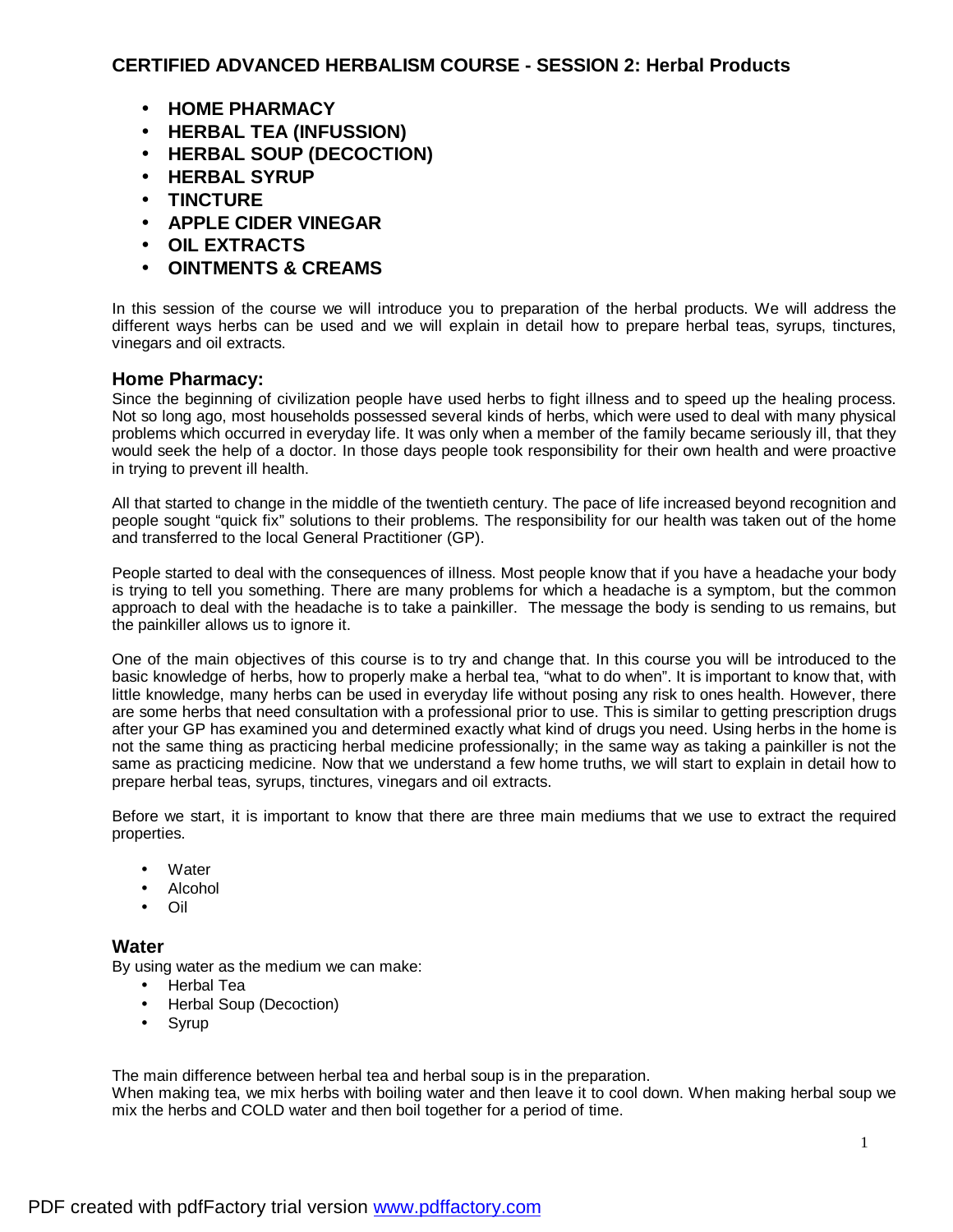# **Herbal Tea (Infusion)**

Almost all herbal teas are prepared in the following way.

### **Ingredients:**

25g of dried herb or 50g of fresh herb 500ml boiled water

### **Method:**

### **Step 1.**

Chop the herb:

Do not use a metal knife for chopping, as it is better to use your hands. In the case of dried herbs, it is best to crush the herbs between your palms. Before doing this wash your hands with lukewarm water. Remember not to use soap or any washing cream when washing your hands.

### **Step 2.**

Put the herb into a ceramic tea pot: Try to avoid metal or aluminum pots, and ensure the pot has a lid.

### **Step 3.**

Pour boiling water over the herbs and put the lid on.

### **Step 4.**

Leave it in the pot for the time specified below:

a) If using herb flowers – 1-3 minutes

b) If using leaves  $-2-4$  minutes

c) If using bark, root or kernel  $-4-10$  minutes

## **N.B.**

Always prepare herbal tea in a covered container or else much of the medicinal effectiveness will be lost through evaporation.

#### **Dosage:**

Adults:

1 teacup 2 to 3 times per day if used for prevention, or for chronic disease i.e. arthritis.

1 teacup 3 to 6 times per day if used as a cure for acute illness i.e. flu or cold.

Children between 5 and 12 years of age:

1/2 adult dosage, if not recommended otherwise.

If you want to sweeten the tea, use honey instead of sugar.

# **Herbal Soup (Decoction)**

Preparation of herbal soup is as follows:

#### **Ingredients:**

25g of dried herb or 50g of fresh herb 500ml (1/2 liter) of boiled water

#### **Method:**

#### **Step 1.**

Chop the herb:

Do not use a metal knife for chopping, as the best way is to use your hands. In the case of dried herbs it is best to crush the herbs between your palms. Before preparing the herbs, wash your hands with lukewarm water. Do not use soap or any washing cream when washing your hands.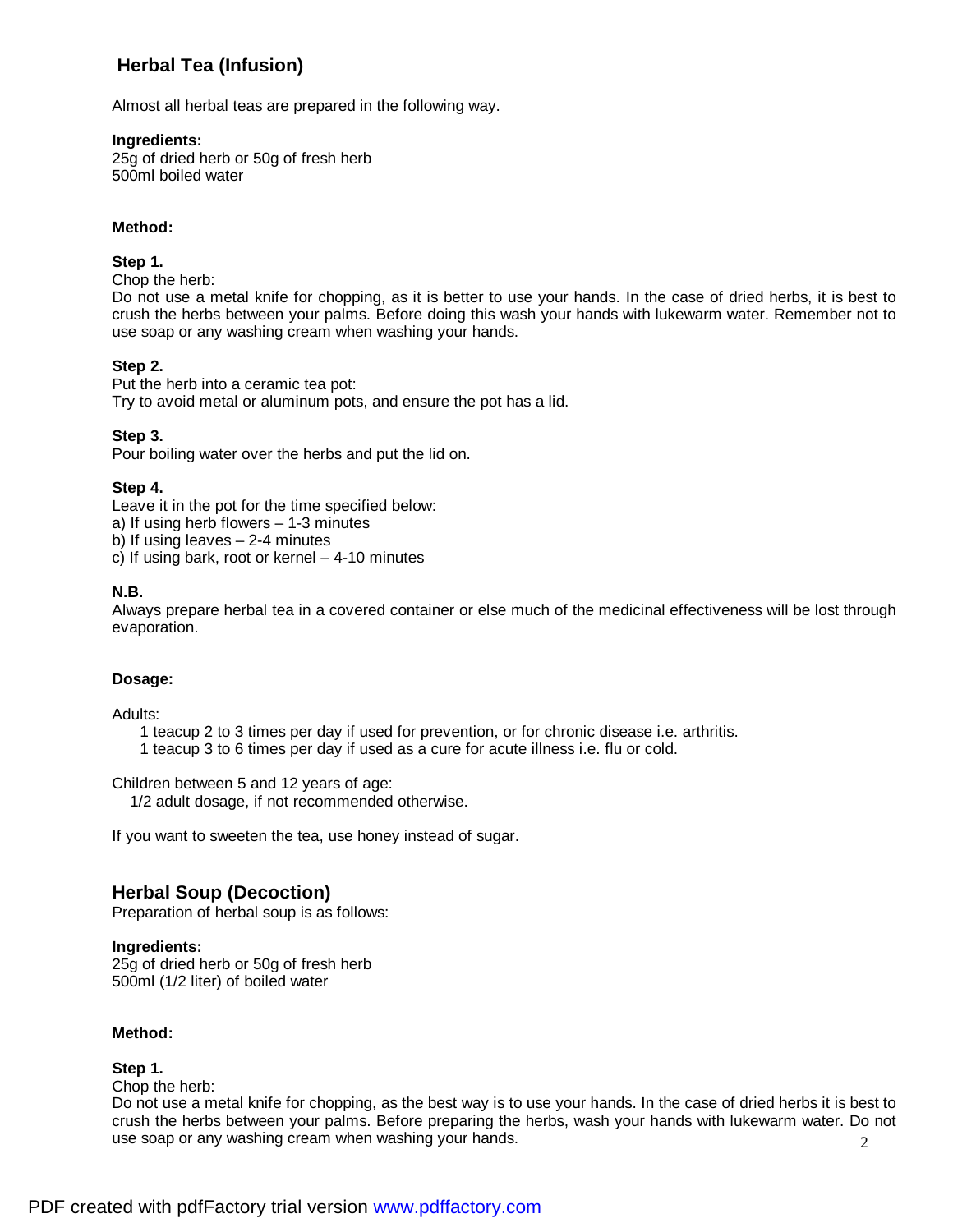### **Step 2.**

Put the herbs into a cooking pan

## **Step 3.**

Pour COLD water over the herbs and cover the pan with a tight lid.

## **Step 4.**

Bring to the boil.

## **Step 5.**

Reduce the heat and simmer at a low temperature for 20 minutes.

## **Step 6**.

Pour it through a sieve into another bowl

## **Step 7.**

Add fresh water to get 500ml of Herbal Soup

## **Dosage:**

Adults:

1/2 teacup 2 to 3 times per day if used for prevention, or for chronic disease i.e. arthritis. 1/2 teacup 3 to 6 times per day if used as a cure for acute illness i.e. flu or cold.

Children between 5 and 12 years of age:

1/2 of adult dosage, if not recommended otherwise.

# **Herbal Syrup**

## **Step 1.**

Take a previously prepared herbal soup and simmer in an open dish at a low heat until the volume of liquid has reduced to one third of the starting volume (i.e. by evaporation).

## **Step 2.**

Add 1kg of honey for every 500ml of liquid.

Pour the produce into a clean dark bottle. Place a label on the bottle and clearly state the type of herb(s) used in the preparation of the syrup and also note the date it was prepared. Store the bottle in a cold dark place (not a refrigerator).

**Dosage:**  Adults: 2 teaspoons, 3 to 6 times a day.

Children between 5 and 12 years of age: 1/2 adult dosage, if not recommended otherwise.

Other uses for herbal tea and herbal soup:

# **Gargling Liquid:**

To prepare a gargling liquid we can use herbal tea or soup, diluted with fresh water. Adding a pinch of salt to the glass of gargling water will improve the healing process. Gargling liquid is prepared in the same way for children, but it is important to know that children younger than 6 years usually do not know how to gargle.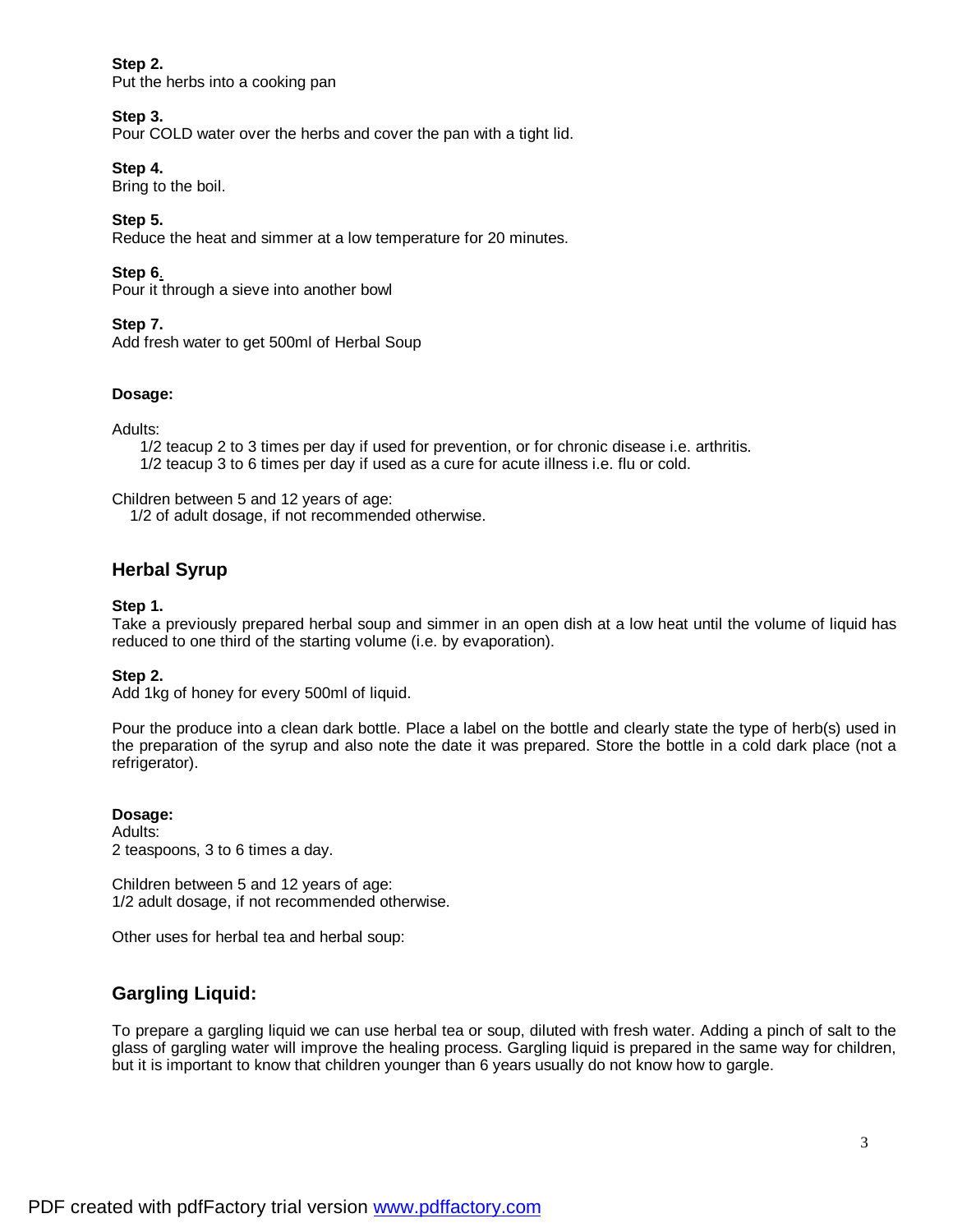# **Compress:**

Compress is a pad of gauze or lint soaked in an infusion or decoction and bandaged to the skin. The temperature of the tea or soup varies depending on the type of compress used.

If compress is used for inflammations, COLD herbal tea or soup should be used. If however it is to be used for swellings or swelled joints HOT herbal tea or soup should be used. For muscle spasms and cramps warm herbal tea or soup is desirable.

Instructions for the use of compresses are as follows:

Submerge the compress thoroughly in herbal tea or soup. Apply it to the affected area. Cover and leave it for approximately 10 to 20 minutes. Repeat as necessary.

Use the same method when applying to children or babies.

# **Herbal Bath:**

1 to 2 liters of herbal tea can be added to bath water or 1/2 to 1 liter of herbal tea for a baby's bath. Adults should spend approximately 20 minutes in the bath. For children and babies 10 minutes is satisfactory.

# **Alcohol**

Alcohol is used in the preparation of herbal tinctures. Tinctures are usually stronger than teas or soups. We can also use tinctures for preparing herbal creams.

# **Tincture:**

Preparation of tinctures is as follows:

#### **Ingredients:**

200g of dried herbs or 400g of fresh herbs 1litre of Liquid Mix

Liquid Mix is prepared from 3 parts of colorless alcoholic drink (vodka, grappa etc.) and 2 parts of water. Whisky or cognac should not be used.

#### **Method:**

#### **Step 1.**

Put the herbal mix in a large glass jar and add the pre-prepared liquid mix.

#### **Step 2.**

Close the jar tightly and leave it in a cold and dark place (not a refrigerator) for two weeks. Shake occasionally.

#### **Step 3.**

Squeeze it through muslin cloth until all the liquid is squeezed.

#### **Step 4.**

Pour it into a clean dark bottle. Put a label on the bottle and clearly state the type of herb(s) used in the preparation of the tincture along with the date of preparation. Store the bottle in a cold, dark place (not a refrigerator).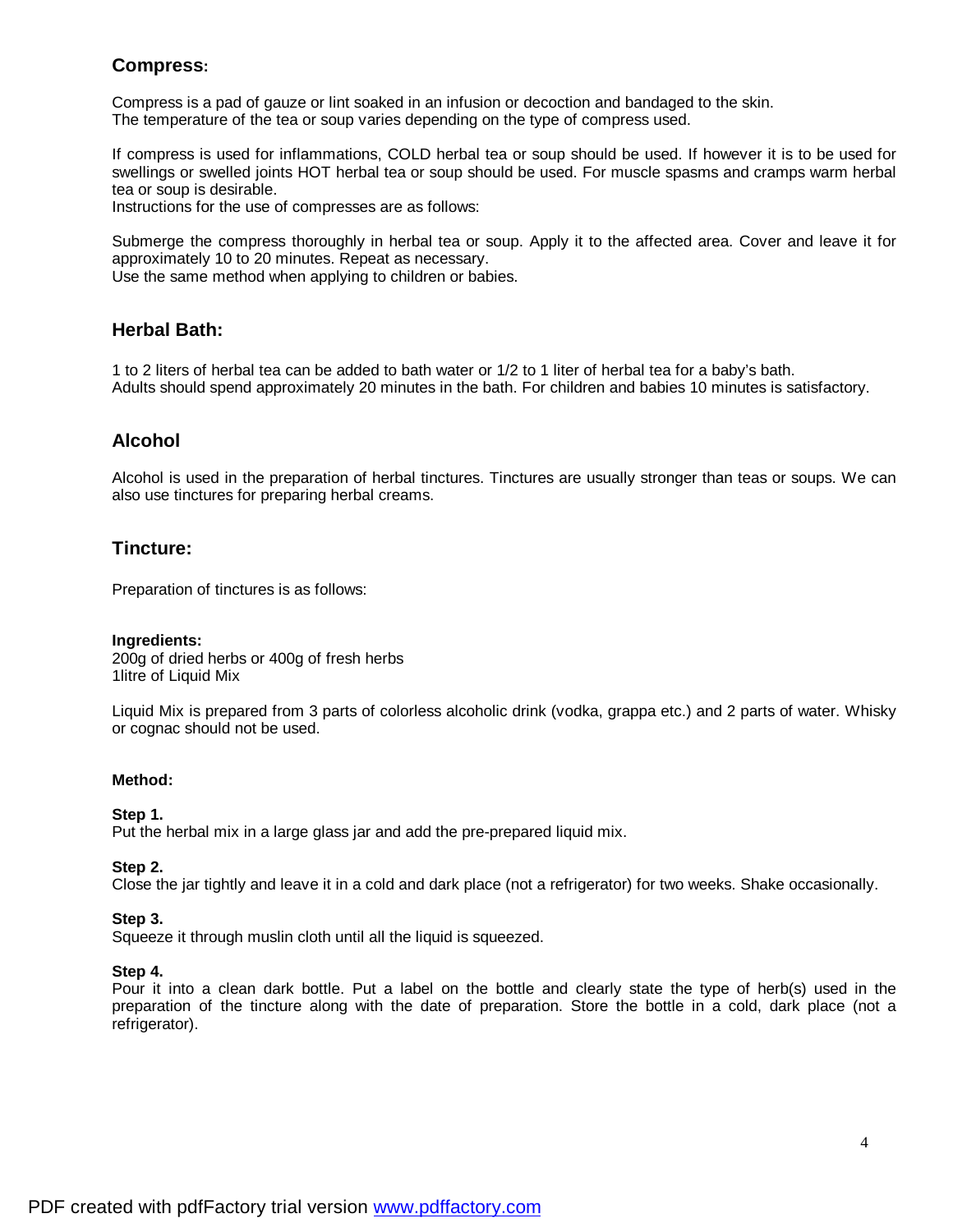#### **Dosage:**

Adults:

- 1 teaspoon 3 times per day if used for a chronic disease e.g. arthritis.
- 1 teaspoon 6 times per day if used as a cure for acute illness e.g. flu or cold.

Children between 5 and 12 years of age:

1/2 teaspoon 3 times a day, or mix thoroughly with a similar amount of honey and administer 1 teaspoon of the mix.

# **Vinegar:**

Apple Cider Vinegar can be used in the preparation of tinctures as an alternative to alcohol for a number of reasons e.g. illness, age etc.

The preparation is the same as with alcohol, only instead of using the Liquid Mix, we use the same amount of Apple Cider Vinegar.

#### **Dosage:**

Adults: 1 tablespoon in 200ml of water

Children between 5 and 12 years of age:

1 or 2 teaspoons mixed with water

This type of tincture can also be used in bath water, disinfectant or as a refreshing drink.

Also, tinctures can be used to make herbal creams.

The simplest way is to add the tincture to basic creams (emulsions). These creams can be found in most pharmacies. For situations where this type of cream cannot be found, we can also use normal un-fragranced hand cream.

To prepare herbal cream, we add 1 part of the tincture to 3 parts of basic cream.

Add the tincture drop by drop, while whisking continuously. The tincture needs to be thoroughly mixed with the cream. The best way to determine if the tincture and cream have been adequately mixed is to leave it for 20-30 minutes. If after this time the cream and tincture have not separated, then it is reasonable to conclude that they have been mixed correctly. It should be noted that the slower the tincture is added to the cream, the more likely it is that the herbal cream will be made correctly. For babies and people with sensitive skin, only chamomile or marigold tincture should be used. Alternatively, we can test the reaction of skin to any other herbal cream before use. The best way to test it, is to apply the herbal cream to a small area on the wrist (the best part is the inner side, where you can feel your pulse). If there is no reaction on the skin to the applied cream (usually expressed as redness or itching) then it is safe to use it. It is important to note that herbal creams are for external use only.

# **Preparation & Use of Apple Cider Vinegar:**

#### **Ingredients:**

10kg of organic apples\* 100g sugar

\*wild apples are preferable, but any type of apple is suitable provided they have not been exposed to any kind of insecticide or chemical substances.

The preparation process is as follows:

#### **Step 1.**

The apples should be washed thoroughly and the stems removed.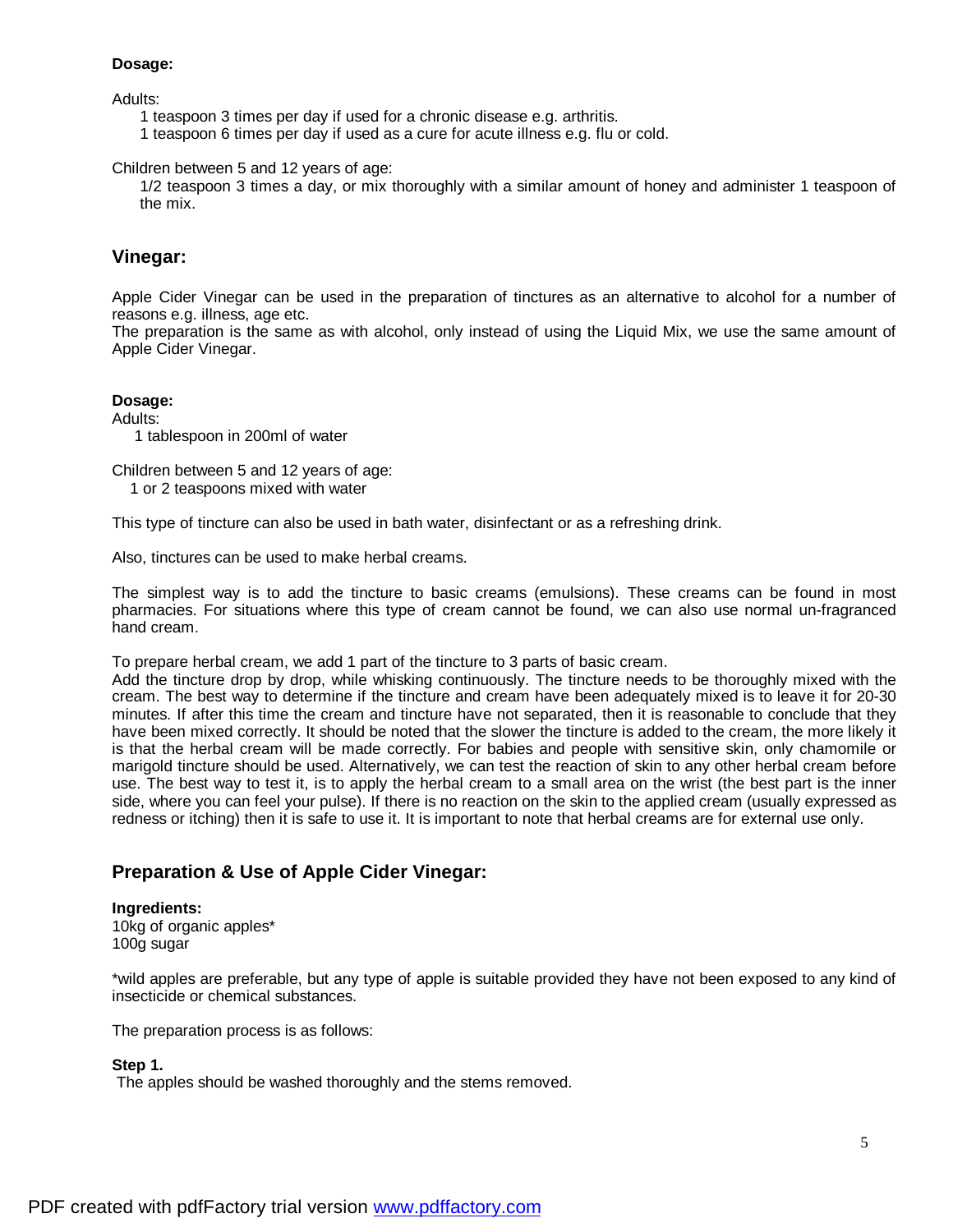### **Step 2.**

Put the apples in a blender (including the cores) and blend into a paste. If there is not enough juice, it is advisable to add 250ml of cold previously boiled water. The best results are achieved by using still bottled spring water.

### **Step 3.**

Add 100g of sugar.

### **Step 4.**

Mix thoroughly and cover with a muslin cloth, which should be tied around the pot with a rope.

### **Step 5.**

Store in a location where the temperature is between 18ºC and 25ºC. The fermenting process will take between 25 and 30 days.

#### **Step 6.**

After this time has elapsed, the vinegar is filtered through the muslin cloth. The process is repeated until the vinegar is clear, without any visible particles in it. Good quality vinegar has a light yellow color.

#### **Storage**

After the filtration process has been completed, the vinegar is poured into dark bottles, corked and stored in a cool, dark place. There is a risk that a thin skin can form on the surface of the vinegar, even after it has been poured into bottles. Also, vinegar can lose its clarity and become misty. However, this does not mean that the vinegar has lost any of its qualities, quite the contrary in fact. The main reason for this occurrence, is that the fermenting process is still on going and it is perfectly normal. Scooping it with a tablespoon or filtering it again through muslin cloth will remove the skin. It is important to know that the skin formed on the surface is not harmful in any way to human health and misty vinegar has exactly the same qualities as clear vinegar.

The ideal daily dosage is 2 tablespoons of apple cider vinegar, taken with 100ml of warm, previously boiled water, and 2 tablespoons of honey.

This elixir can be used as a preventative measure against many illnesses such as:

- Throat diseases
- Digestive problems
- Blood circulation
- Heart problems
- Kidney problems

The following is a list of common problems encountered in everyday life, along with recommended recipes of how to treat them:

#### **Tiredness:**

3 teaspoons of apple cider vinegar mixed with 200ml of honey. Put this mixture in a jar and 2 teaspoons should be taken nightly before going to bed.

#### **Headaches:**

2 tablespoons of apple cider vinegar 2 tablespoons of honey Mix with 200ml of water and drink. Note: If headaches persist seek medical advice

#### **Burns:**

Put the apple cider vinegar mixture on the burn. This will prevent blistering and reduce pain.

#### **High Blood Pressure:**

2 teaspoons of apple cider vinegar added to 200ml of water. Drink 3 times a day.

#### **Sore Throat (Gargling Water):**

1 teaspoon of apple cider vinegar added to 200ml of water. Gargle every 2 hours.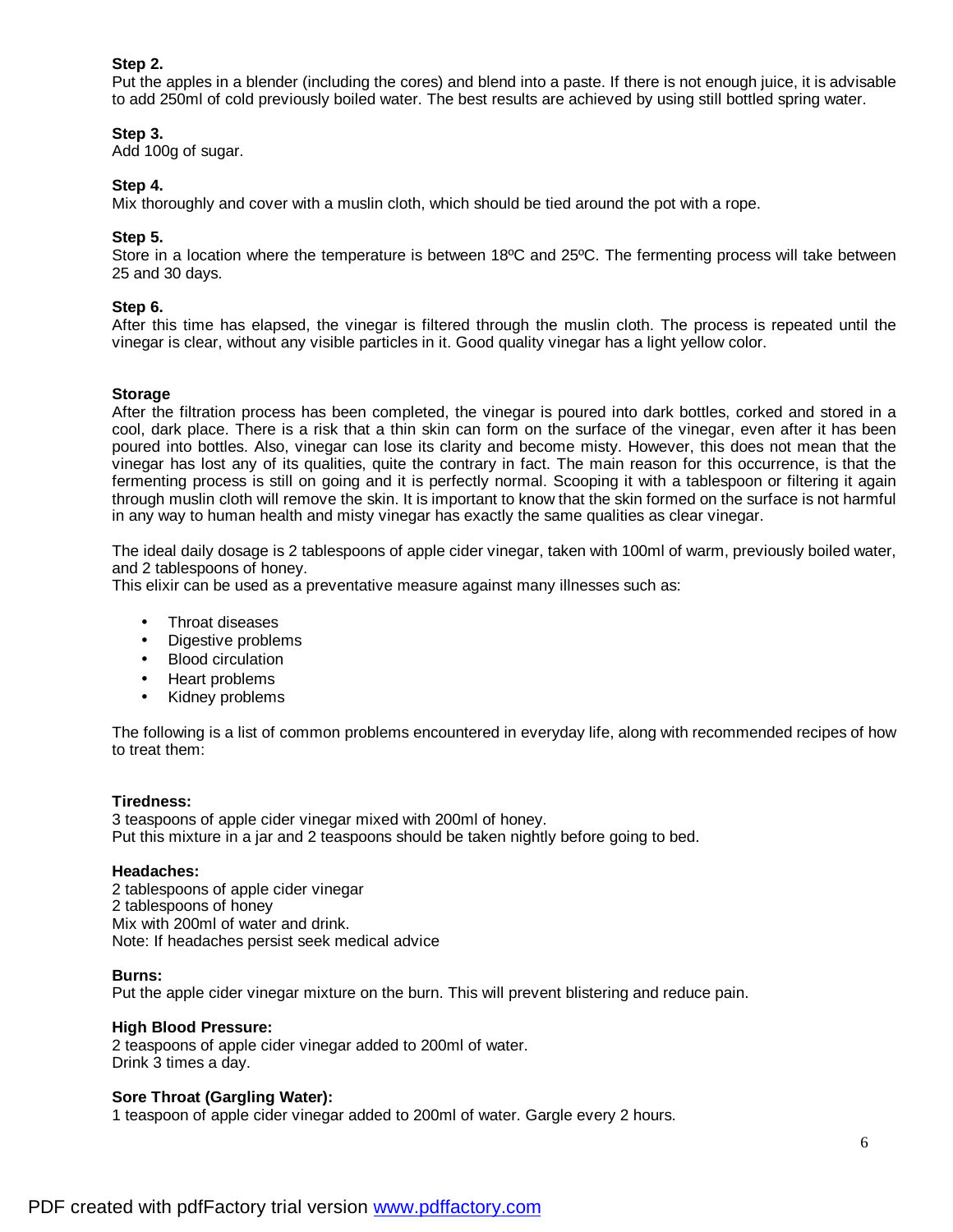### **Diet:**

With each meal, drink 2 teaspoons of apple cider vinegar mixed with 200ml of water. This therapy should continue for 2 months. Apple cider vinegar helps to burn excess fat.

### **Swollen Veins:**

Every morning and evening, massage the veins with pure apple cider vinegar. Additionally, drink 200ml of water mixed with 2 teaspoons of apple cider vinegar. This therapy should continue for one month.

## **Oil Extracts**

To prepare oil extracts, only vegetable oils such as sunflower oil should be used. It is not advisable to use olive oil, as its aroma can sometimes overpower the aroma of the herbs.

Preparation of oil extract is as follows:

#### **Ingredients:**

100g to 200g of dried or fresh herbs. Clear unflavored vegetable oil.

#### **Method:**

#### **Step 1.**

Using a cooking pan with a light lid, place half the herbs into the pan and cover completely with oil. Note: The herbs should be spread thinly in the pan and therefore the size of the pan should reflect the quantity of herbs being used

#### **Step 2.**

Put the covered pan into a larger pan filled with boiling water and cook for 2 hours. Keep adding water to the larger pan if required. Do not put the pan containing the herbs and oil directly on heat.

#### **Step3.**

Pour it through a sieve and dispose of the used herbs.

#### **Step 4**.

Repeat the process with the remaining herbs, but this time use the oil produced in Step 3.

#### **Step 5.**

Pour it into a clean dark bottle. Put a label on the bottle, clearly stating the type of herb(s) used in the preparation of the oil extract and also include the date. Store in a cold and dark place (not a refrigerator).

#### **Dosage:**

Adults:

½ a teaspoon 1 to 3 times per day, used as tonic.

 $\frac{1}{2}$  a teaspoon 3 to 6 times per day if used as a cure for an acute illness e.g. flu or cold.

Children between 5 and 12 years of age:

Half of dosage for adults, if not recommended otherwise.

## **Ointments & Creams:**

Ointments and creams are usually used externally.

The preparation of ointments and creams is as follows:

#### **Ingredients:**

40g of bee's wax (An alternative to bee's wax, is an equivalent amount of lanolin or unsalted organic lard) 150ml of herbal oil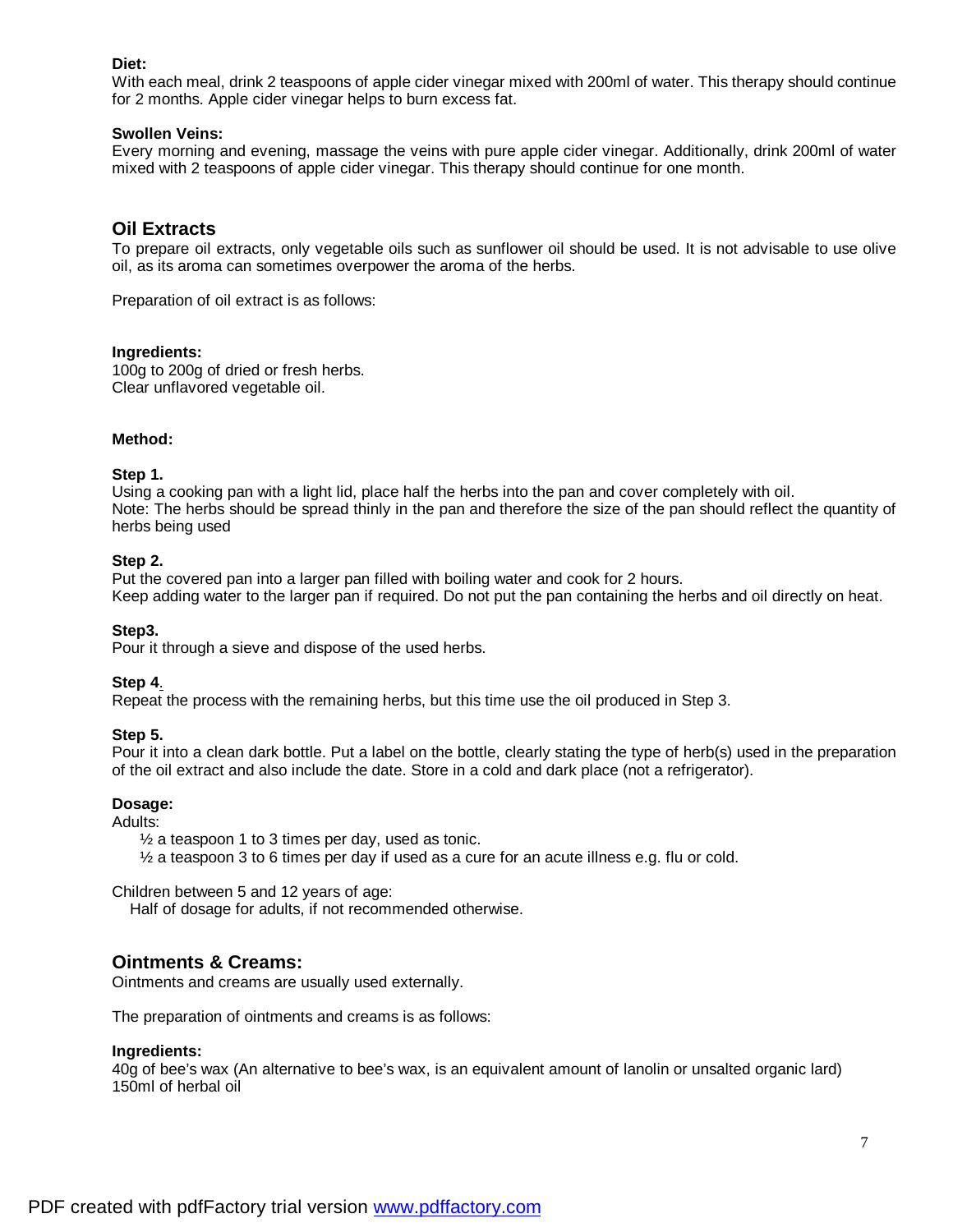## **Step 1.**

Mix the herbal oil with the bee's wax.

## **Step 2.**

Simmer gently on a low heat for 10 minutes, while constantly stirring the mixture.

### **Step 3.**

Strain through muslin into a wide top container. Put a label on the container, clearly stating the type of herb(s) used in the preparation of the cream and the date of preparation.